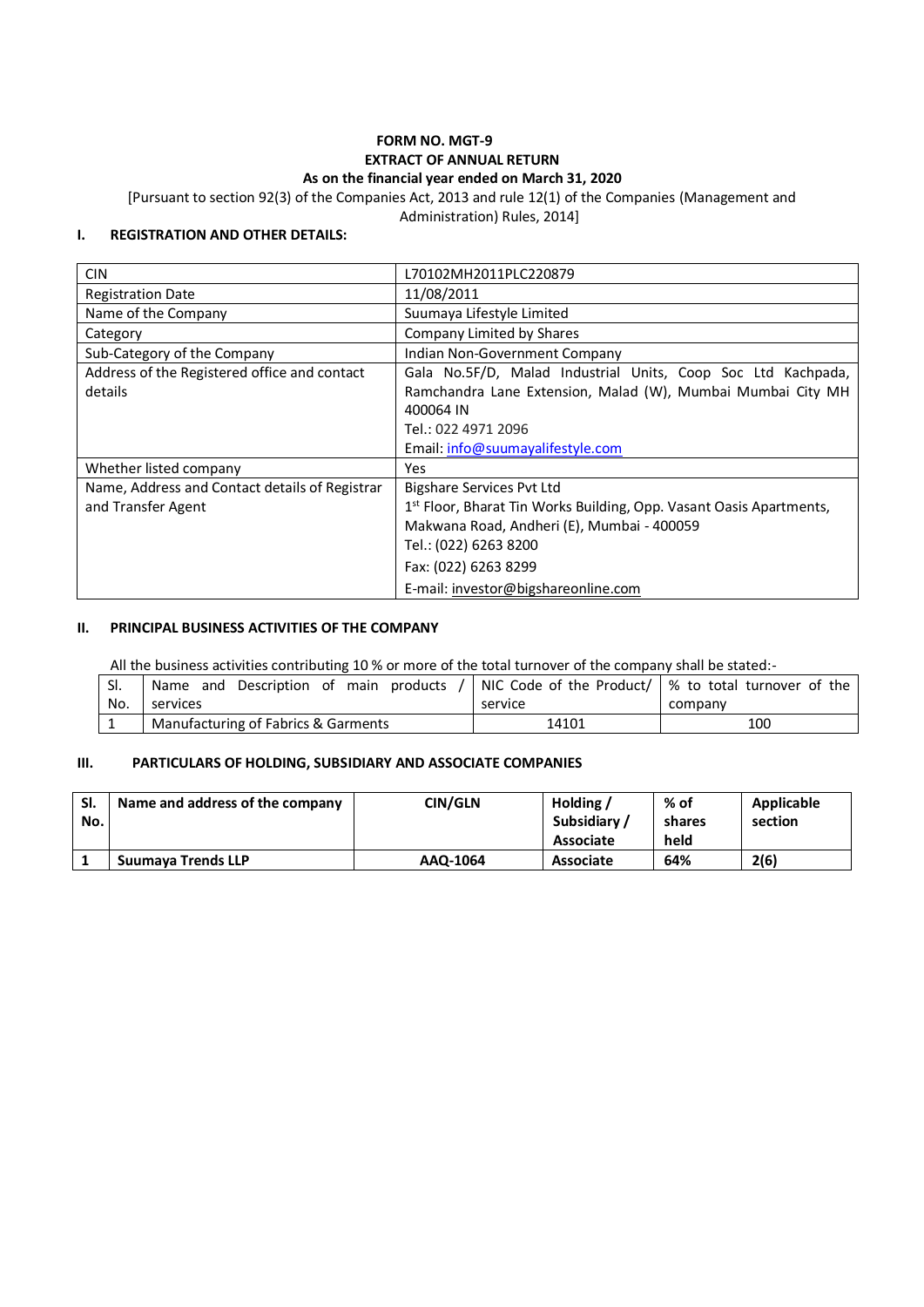# **IV. SHARE HOLDING PATTERN**

(Equity Share Capital Breakup as percentage of Total Equity)

# **Category-wise Share Holding**

| Category of<br><b>Shareholders</b>                                  |             | [As on 01.04.2019] | No. of Shares held at the beginning of the year |                                       |           | No. of Shares held at the end of the year<br>[As on 31.03.2020] |              |                                       | $\%$<br>Change<br>during<br>the year |
|---------------------------------------------------------------------|-------------|--------------------|-------------------------------------------------|---------------------------------------|-----------|-----------------------------------------------------------------|--------------|---------------------------------------|--------------------------------------|
|                                                                     | Demat       | <b>Physical</b>    | <b>Total</b>                                    | % of<br><b>Total</b><br><b>Shares</b> | Demat     | <b>Physical</b>                                                 | <b>Total</b> | % of<br><b>Total</b><br><b>Shares</b> |                                      |
| <b>Promoters</b><br>А.                                              |             |                    |                                                 |                                       |           |                                                                 |              |                                       |                                      |
| $(1)$ Indian                                                        |             |                    |                                                 |                                       |           |                                                                 |              |                                       |                                      |
| a) Individual/HUF                                                   | 1887500     | 0                  | 1887500                                         | 7.86                                  | 1887500   | 0                                                               | 1887500      | 7.86                                  | 0.00                                 |
| b) Central Govt                                                     | 0           | 0                  | $\Omega$                                        | 0.00                                  | 0         | 0                                                               | 0            | 0.00                                  | 0.00                                 |
| c) State Govt (s)                                                   | $\mathbf 0$ | 0                  | 0                                               | 0.00                                  | 0         | 0                                                               | 0            | 0.00                                  | 0.00                                 |
| d) Bodies Corp.                                                     | 0           | $\Omega$           | 0                                               | 0                                     | 0         | 0                                                               | 0            | 0.00                                  | 0.00                                 |
| e) Banks/FI                                                         | 0           | 0                  | $\mathbf 0$                                     | 0.00                                  | 0         | 0                                                               | 0            | 0.00                                  | 0.00                                 |
| f) Any Other.                                                       |             |                    |                                                 |                                       |           |                                                                 |              |                                       |                                      |
| Bodies Corp. (LLP)<br>li)                                           | 4860000     | 0                  | 4860000                                         | 20.24                                 | 4860000   | 0                                                               | 4860000      | 20.24                                 | 0.00                                 |
| ii) Directors Relatives                                             | 810000      | 0                  | 810000                                          | 3.37                                  | 810000    | 0                                                               | 810000       | 3.37                                  | 0.00                                 |
| Sub-total (A) (1):-                                                 | 7557500     | 0                  | 7557500                                         | 31.48                                 | 7557500   | 0                                                               | 7557500      | 31.48                                 | 0.00                                 |
| (2) Foreign                                                         |             |                    |                                                 |                                       |           |                                                                 |              |                                       |                                      |
| a) NRIs - Individuals                                               | 0           | 0                  | 0                                               | 0.00                                  | 0         | 0                                                               | 0            | 0.00                                  | 0.00                                 |
| b) Other - Individuals                                              | $\mathsf 0$ | $\pmb{0}$          | 0                                               | 0.00                                  | 0         | 0                                                               | 0            | 0.00                                  | 0.00                                 |
| c) Bodies Corp.                                                     | 0           | 0                  | 0                                               | 0.00                                  | 0         | 0                                                               | 0            | 0.00                                  | 0.00                                 |
| d) Banks / FI                                                       | 0           | $\mathbf 0$        | 0                                               | 0.00                                  | 0         | 0                                                               | 0            | 0.00                                  | 0.00                                 |
| e) Any Other                                                        | 0           | 0                  | 0                                               | 0.00                                  | 0         | 0                                                               | 0            | 0.00                                  | 0.00                                 |
| Sub-total (A) (2):-                                                 | 0           | 0                  | $\mathbf 0$                                     | 0.00                                  | 0         | 0                                                               | 0            | 0.00                                  | 0.00                                 |
| <b>Total shareholding of</b><br>Promoter $(A)$ =<br>$(A)(1)+(A)(2)$ | 7557500     | $\mathbf 0$        | 7557500                                         | 31.48                                 | 7557500   | $\pmb{0}$                                                       | 7557500      | 31.48                                 | 0.00                                 |
| <b>B. Public Shareholding</b>                                       |             |                    |                                                 |                                       |           |                                                                 |              |                                       |                                      |
| 1. Institutions                                                     | 0           | $\mathbf 0$        | $\mathbf 0$                                     | 0.00                                  | 0         | $\mathbf 0$                                                     | 0            | 0.00                                  | 0.00                                 |
| a) Mutual Funds                                                     | 0           | $\mathbf 0$        | $\mathbf 0$                                     | 0.00                                  | 0         | $\mathbf 0$                                                     | 0            | 0.00                                  | 0.00                                 |
| b) Banks/FI                                                         | 120000      | 0                  | 120000                                          | 0.50                                  | 120000    | $\mathsf{O}\xspace$                                             | 120000       | 0.50                                  | 0.00                                 |
| c) Central Govt                                                     | $\pmb{0}$   | $\pmb{0}$          | 0                                               | 0.00                                  | $\pmb{0}$ | $\mathbf 0$                                                     | $\mathbf 0$  | 0.00                                  | 0.00                                 |
| d) State Govt(s)                                                    | $\pmb{0}$   | 0                  | 0                                               | 0.00                                  | 0         | $\pmb{0}$                                                       | 0            | 0.00                                  | 0.00                                 |
| e) Venture Capital<br>Funds                                         | 0           | 0                  | 0                                               | 0.00                                  | 0         | 0                                                               | 0            | 0.00                                  | 0.00                                 |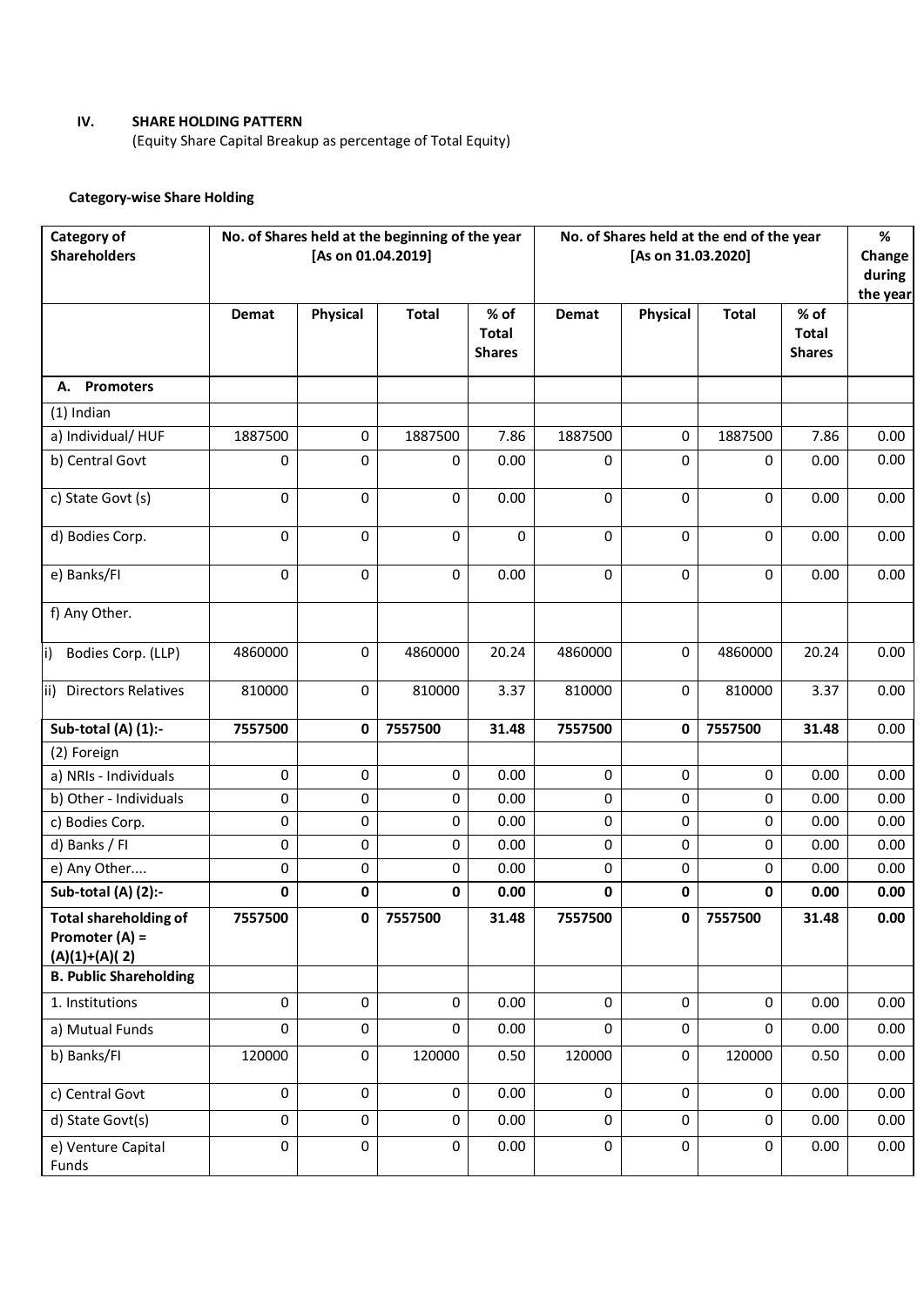| f) Insurance Companies                                                                                       | 0        | 0         | 0           | 0.00   | 0           | 0        | 0        | 0.00   | 0.00    |
|--------------------------------------------------------------------------------------------------------------|----------|-----------|-------------|--------|-------------|----------|----------|--------|---------|
| g) FIIs                                                                                                      | 0        | 0         | 0           | 0.00   | 0           | 0        | 0        | 0.00   | 0.00    |
| h)Foreign Portfolio-<br>Corp.                                                                                |          |           |             |        |             |          |          |        |         |
| i) Foreign Venture<br>Capital Funds                                                                          | $\Omega$ | 0         | 0           | 0.00   | 0           | 0        | $\Omega$ | 0.00   | 0.00    |
| j) Others (Alternate<br>Investment Funds)                                                                    | 0        | 0         | $\Omega$    | 0.00   | $\Omega$    | 0        | 0        | 0.00   | 0.00    |
| Sub-total $(B)(1)$ :-                                                                                        | 120000   | 0         | 120000      | 0.50   | 120000      | 0        | 120000   | 0.50   | 0.04    |
| 2. Non-Institutions                                                                                          |          |           |             |        |             |          |          |        |         |
| a) Bodies Corp.                                                                                              |          |           |             |        |             |          |          |        |         |
| i) Indian                                                                                                    | 5964143  | 0         | 5964143     | 24.84  | 7261925     | 0        | 7261925  | 30.25  | 5.41    |
| ii) Overseas                                                                                                 | 0        | 0         | $\Omega$    | 0.00   | $\Omega$    | 0        | $\Omega$ | 0.00   | 0.00    |
| b) Individuals                                                                                               |          |           |             |        |             |          |          |        |         |
| i) Individual<br>shareholders holding<br>nominal share capital<br>upto Rs. 1 lakh                            | 1420600  | 0         | 1420600     | 8.64   | 1067600     | 0        | 1067600  | 4.45   | (4.19)  |
| ii) Individual<br>shareholders holding<br>nominal share capital<br>in excess of Rs 1 lakh                    | 8339200  | 0         | 8339200     | 50.69  | 6777818     | $\Omega$ | 6777818  | 28.23  | (22.46) |
| c) Others (specify)                                                                                          |          |           |             |        |             |          |          |        |         |
| Hindu Undivided family                                                                                       | 0        | $\pmb{0}$ | 0           | 0.00   | 781500      | 0        | 781500   | 3.26   | 3.26    |
| <b>Clearing Member</b>                                                                                       | 506557   | 0         | 506557      | 2.11   | 341657      | 0        | 341657   | 1.42   | (0.69)  |
| Non Resident Indians<br>(NRI)                                                                                | 0        | 0         | 0           | 0.00   | 0           | 0        | 0        | 0.00   | 0.00    |
| Non Resident Indians<br>(Repat)                                                                              | 0        | $\pmb{0}$ | 0           | 0.00   | 0           | 0        | $\Omega$ | 0.00   | 0.00    |
| Non Resident Indians                                                                                         | 100000   | 0         | 100000      | 0.42   | 100000      | 0        | 100000   | 0.42   | 0.42    |
| (Non Repat)<br>Qualified Foreign<br>Investor                                                                 | $\Omega$ | 0         | $\Omega$    | 0.00   | $\Omega$    | 0        | 0        | 0.00   | 0.00    |
| Market Maker                                                                                                 | 0        | 0         | $\mathbf 0$ | 0.00   | $\mathbf 0$ | 0        | 0        | 0.00   | 0.00    |
| Sub-total (B)(2):-                                                                                           | 16330500 | 0         | 16330500    | 68.02  | 16330500    | 0        | 16330500 | 64.55  | (0.00)  |
| <b>Total Public</b><br>Shareholding $(B)$ =<br>$(B)(1) + (B)(2)$                                             | 16450500 | 0         | 16450500    | 68.52  | 16450500    | 0        | 16450500 | 64.52  | (0.00)  |
| TOTAL (A)+(B)                                                                                                | 24008000 | 0         | 24008000    | 100.00 | 24008000    | 0        | 24008000 | 100.00 | (0.00)  |
| C Shares held by<br><b>Custodians and against</b><br>which Depository<br><b>Receipts have been</b><br>issued |          |           |             |        |             |          |          |        |         |
| Promoter and<br>Promoter Group                                                                               | 0        | 0         | 0           | 0.00   | $\mathbf 0$ | 0        | 0        | 0.00   | 0.00    |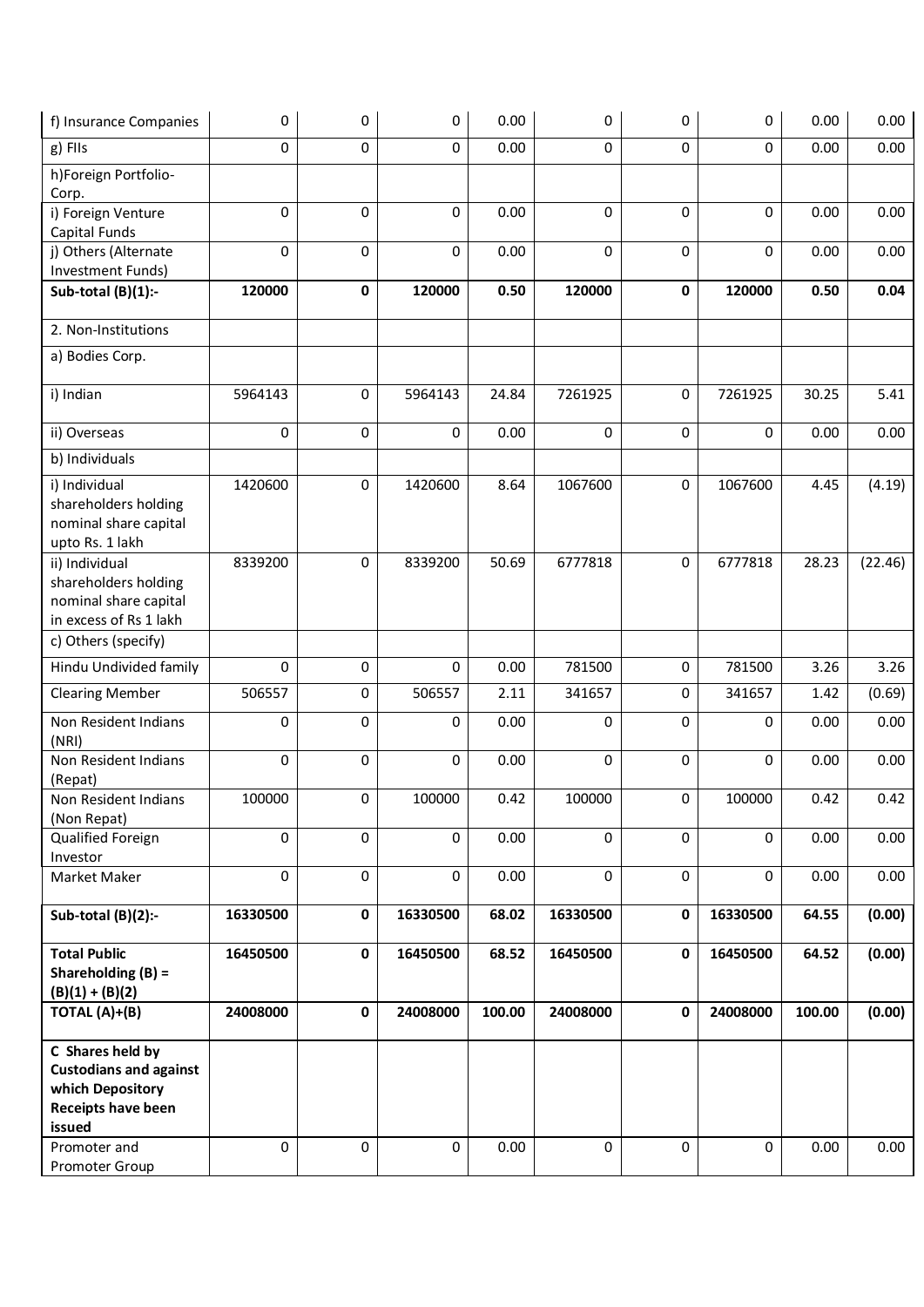| Public                              |          |          | 0.00   |          |          | 0.00   | 0.00   |
|-------------------------------------|----------|----------|--------|----------|----------|--------|--------|
| <b>GRAND TOTAL</b><br>$(A)+(B)+(C)$ | 24008000 | 24008000 | 100.00 | 24008000 | 24008000 | 100.00 | (0.00) |

# **(ii)Shareholding of Promoters**

| SI No.         | <b>Shareholder's Name</b>          |                         | Shareholding at the beginning of the<br>year [As on 01.04.2019] |                                                                 | Shareholding at the end of the year<br>[As on 31.03.2020] |                                                  | % change                                                       |                                           |
|----------------|------------------------------------|-------------------------|-----------------------------------------------------------------|-----------------------------------------------------------------|-----------------------------------------------------------|--------------------------------------------------|----------------------------------------------------------------|-------------------------------------------|
|                |                                    | No. of<br><b>Shares</b> | % of total<br><b>Shares of</b><br>the<br>company                | % of Shares<br>Pledged/<br>encumbe<br>red to<br>total<br>shares | No. of<br><b>Shares</b>                                   | % of total<br><b>Shares of</b><br>the<br>company | % of Shares<br>Pledged/<br>lencumberel<br>d to total<br>shares | in share<br>holding<br>during the<br>year |
| $\mathbf{1}$   | Indiacredit Risk<br>Management LLP | 4860000                 | 20.24                                                           | 0.00                                                            | 4860000                                                   | 20.24                                            | 0.00                                                           | 0.00                                      |
| $\overline{2}$ | Ms. Ishita Mahesh Gala             | 1887500                 | 7.86                                                            | 0.00                                                            | 1887500                                                   | 7.86                                             | 0.00                                                           | 0.00                                      |
| 3              | Mr. Ushik Mahesh Gala              | 270000                  | 1.22                                                            | 0.00                                                            | 270000                                                    | 1.12                                             | 0.00                                                           | 0.00                                      |
| 4              | Ms. Karishma Ruturaj Kaku          | 270000                  | 1.22                                                            | 0.00                                                            | 270000                                                    | 1.12                                             | 0.00                                                           | 0.00                                      |
| 5              | Ms. Amisha Sanjay Shah             | 270000                  | 1.22                                                            | 0.00                                                            | 270000                                                    | 1.12                                             | 0.00                                                           | 0.00                                      |
|                | <b>Total</b>                       | 7557500                 | 31.48                                                           | 0.00                                                            | 7557500                                                   | 31.48                                            | 0.00                                                           | 0.00                                      |

# **(iii) Change in Promoters' Shareholding**

| SI. | For Each of the Top 10 Shareholders          | No. of shares | % of total shares of the |
|-----|----------------------------------------------|---------------|--------------------------|
| No. |                                              |               | company                  |
|     |                                              |               |                          |
| 1.  | <b>Indiacredit Risk Management LLP</b>       |               |                          |
|     | At the beginning of the year i.e. 01.04.2019 | 4860000       | 20.24                    |
|     | Add: Purchase                                | 0             | 0.00                     |
|     | At the End of the year i.e. 31.03.2020       | 4860000       | 20.24                    |
|     |                                              |               |                          |
| 2.  | Ms. Ishita Mahesh Gala                       |               |                          |
|     | At the beginning of the year i.e. 01.04.2019 | 1887500       | 7.86                     |
|     | Add: Purchase                                | O             | $_{0}$                   |
|     | At the End of the year i.e. 31.03.2020       | 1887500       | 7.86                     |
|     |                                              |               |                          |
| 3.  | Mr. Ushik Mahesh Gala                        |               |                          |
|     | At the beginning of the year i.e. 01.04.2019 | 270000        | 1.12                     |
|     | Add: Purchase                                | $\Omega$      | 0.00                     |
|     | At the End of the year i.e. 31.03.2020       | 270000        | 1.12                     |
|     |                                              |               |                          |
| 4.  | Ms. Karishma Ruturaj Kaku                    |               |                          |
|     | At the beginning of the year i.e. 01.04.2019 | 270000        | 1.12                     |
|     | Add: Purchase                                | 0             | 0.00                     |
|     | At the End of the year i.e. 31.03.2020       | 270000        | 1.12                     |
|     |                                              |               |                          |
|     |                                              |               |                          |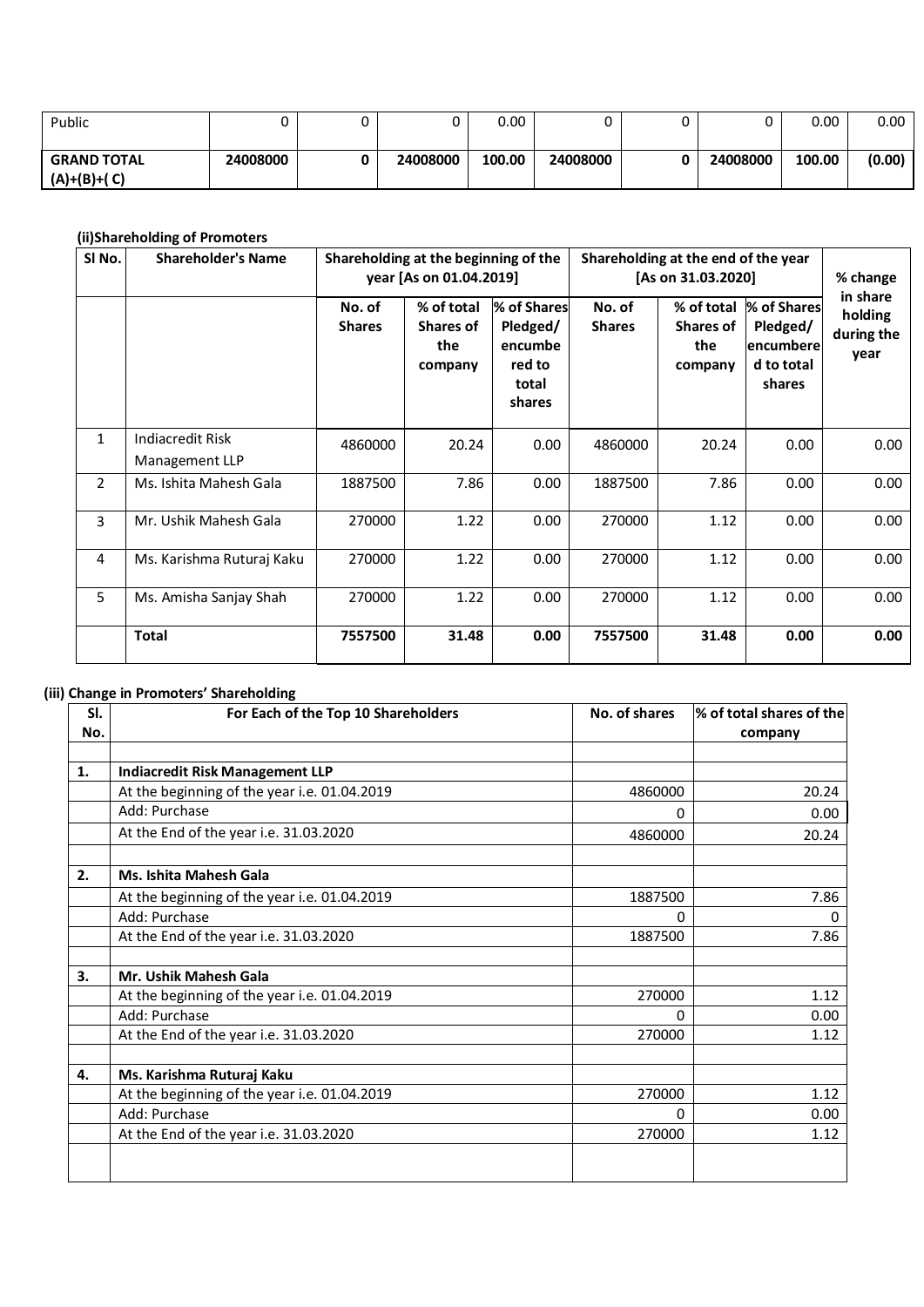| э. | Ms. Amisha Sanjay Shah                       |        |  |
|----|----------------------------------------------|--------|--|
|    | At the beginning of the year i.e. 01.04.2019 | 270000 |  |
|    | Add: Purchase                                |        |  |
|    | At the End of the year i.e. 31.03.2020       | 270000 |  |

# **(iv) Shareholding Pattern of top ten Shareholders (other than Directors, Promoters and Holders of GDRs and ADRs):**

| <b>SR</b><br><b>NO</b> | <b>Name</b>                                               | Shareholding                                                                                       |                                               | Date                   | Increase/Decrease<br>in Shareholding | Reason     |                        | Cumulative<br><b>Shareholding during</b><br>the year |  |
|------------------------|-----------------------------------------------------------|----------------------------------------------------------------------------------------------------|-----------------------------------------------|------------------------|--------------------------------------|------------|------------------------|------------------------------------------------------|--|
|                        |                                                           | <b>No. of Shares</b><br>At the<br><b>Beginning</b><br>(01.04.2019)/<br>end of year<br>(31.03.2020) | % total<br><b>Shares of</b><br>the<br>Company |                        |                                      |            | No of<br><b>Shares</b> | % total<br><b>Shares of</b><br>the<br>Company        |  |
| $\mathbf{1}$           | <b>GRETEX SHARE</b><br><b>BROKING PRIVATE</b><br>LIMITED. | $\pmb{0}$                                                                                          | 0.00                                          | 30-<br><b>Mar-19</b>   |                                      | Sell       | $\pmb{0}$              | 0.00                                                 |  |
|                        |                                                           |                                                                                                    | 1.53                                          | 18-Oct-<br>2019        | 368000                               | Buy        | 368000                 | 1.53                                                 |  |
|                        |                                                           |                                                                                                    | 2.90                                          | 25-Oct-<br>2019        | 328000                               | Buy        | 696000                 | 2.90                                                 |  |
|                        |                                                           |                                                                                                    | 3.77                                          | 20-Dec-<br>2019        | 208000                               | <b>Buy</b> | 904000                 | 3.77                                                 |  |
|                        |                                                           | 904000                                                                                             | 3.77                                          | $31 -$<br>Mar-<br>2020 | 0                                    |            | 904000                 | 3.77                                                 |  |
| 2                      | <b>SANJEEV</b><br><b>HARBANSLAL</b><br><b>BHATIA</b>      | 848000                                                                                             | 3.53                                          | 30-<br>Mar-<br>2019    | $\pmb{0}$                            |            | 848000                 | 3.53                                                 |  |
|                        |                                                           |                                                                                                    | 2.90                                          | 12-Apr-<br>2019        | $-152000$                            | Sell       | 696000                 | 2.90                                                 |  |
|                        |                                                           |                                                                                                    | 0.57                                          | 19-Apr-<br>2019        | -560000                              | Sell       | 136000                 | 0.57                                                 |  |
|                        |                                                           |                                                                                                    | $1.10$                                        | 26-Apr-<br>2019        | 128000                               | Buy        | 264000                 | $1.10$                                               |  |
| 3                      | <b>ARC AGROBASKET</b><br><b>LLP</b>                       | 672000                                                                                             | 2.80                                          | $30-$<br>Mar-<br>2019  | $\pmb{0}$                            |            | 672000                 | 2.80                                                 |  |
|                        |                                                           |                                                                                                    | 2.90                                          | 12-Apr-<br>2019        | 24000                                | Buy        | 696000                 | 2.90                                                 |  |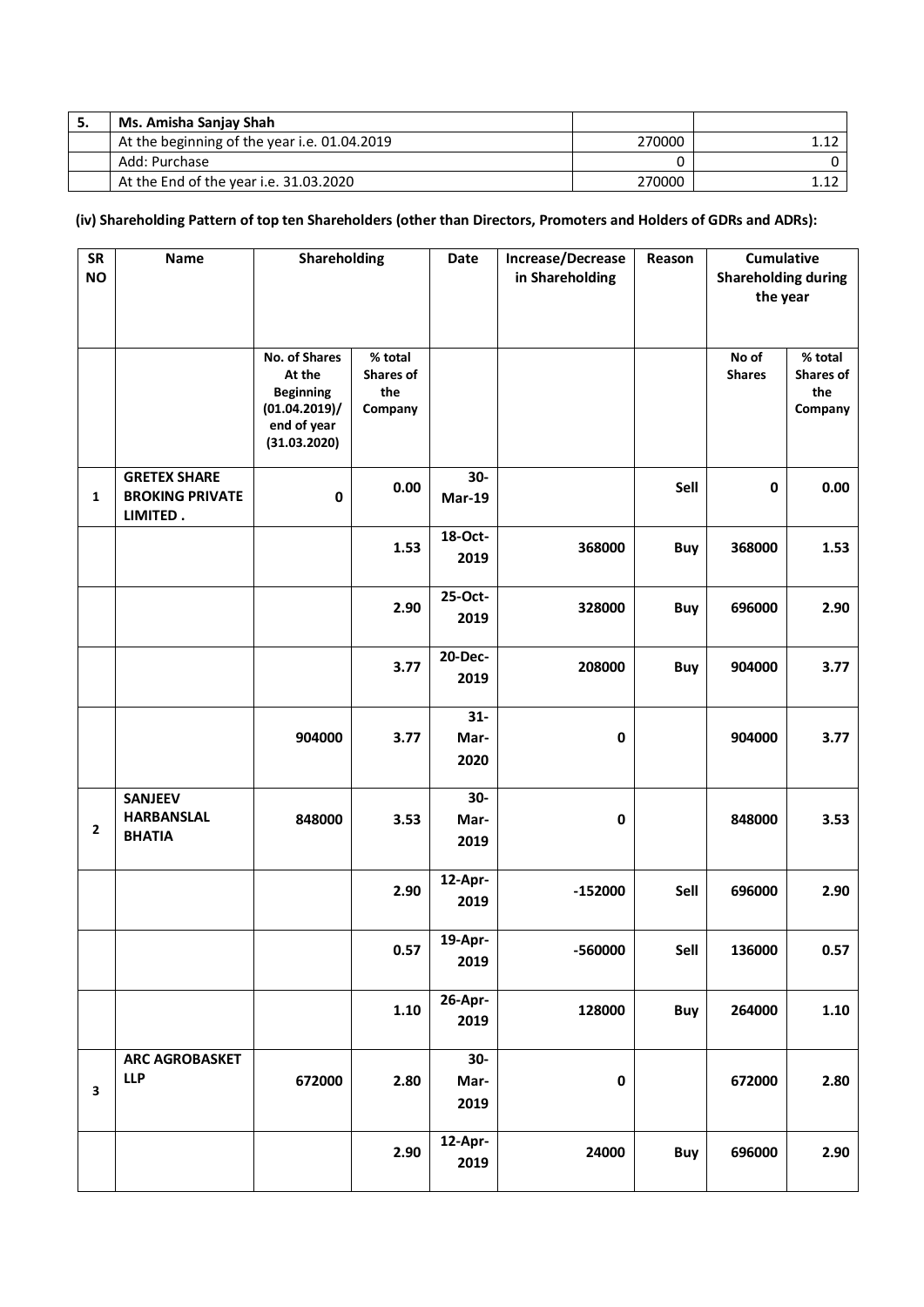|                         |                                                                 |        |      |                       | 40000     | Buy  | 736000      | 3.07   |
|-------------------------|-----------------------------------------------------------------|--------|------|-----------------------|-----------|------|-------------|--------|
|                         |                                                                 |        | 3.07 | $26$ -Apr-<br>2019    | $\pmb{0}$ |      | 736000      | 3.07   |
|                         |                                                                 | 736000 | 3.07 | $31-$<br>Mar-<br>2020 | $\pmb{0}$ |      | 672000      | 2.80   |
| $\overline{\mathbf{4}}$ | <b>ANUNAY</b><br><b>AGRAWAL</b>                                 | 560000 | 2.33 | $30-$<br>Mar-<br>2019 | $\pmb{0}$ |      | 560000      | 2.33   |
|                         |                                                                 | 560000 | 2.33 | $31-$<br>Mar-<br>2020 | $\pmb{0}$ |      | 560000      | 2.33   |
| 5                       | <b>MACRO</b><br><b>DEALCOMM</b><br><b>PRIVATE LIMITED</b>       | 474218 | 1.98 | $30-$<br>Mar-<br>2019 | $\pmb{0}$ |      | 474218      | 1.98   |
|                         |                                                                 |        | 1.88 | 12-Apr-<br>2019       | $-24000$  | Sell | 450218      | 1.88   |
|                         |                                                                 |        | 1.93 | 28-Jun-<br>2019       | 13982     | Buy  | 464200      | 1.93   |
|                         |                                                                 |        | 1.20 | 30-Aug-<br>2019       | $-176200$ | Sell | 288000      | $1.20$ |
|                         |                                                                 |        | 1.77 | 06-Sep-<br>2019       | 136000    | Buy  | 424000      | 1.77   |
|                         |                                                                 | 424000 | 1.77 | $31-$<br>Mar-<br>2020 | $\pmb{0}$ |      | 424000      | 1.77   |
| 6                       | <b>SILVERSON</b><br><b>TRADELINKS</b><br><b>PRIVATE LIMITED</b> | 375000 | 1.56 | $30-$<br>Mar-<br>2019 | $\pmb{0}$ |      | 375000      | 1.56   |
|                         |                                                                 |        | 0.00 | 18-Oct-<br>2019       | $-375000$ | Sell | $\pmb{0}$   | 0.00   |
|                         |                                                                 |        | 0.00 | $31-$<br>Mar-<br>2020 | $\pmb{0}$ |      | $\mathbf 0$ | 0.00   |
| $\overline{\mathbf{z}}$ | <b>NNM SECURITIES</b><br><b>PVT LTD</b>                         | 368000 | 1.53 | $30-$<br>Mar-<br>2019 | $\pmb{0}$ |      | 368000      | 1.53   |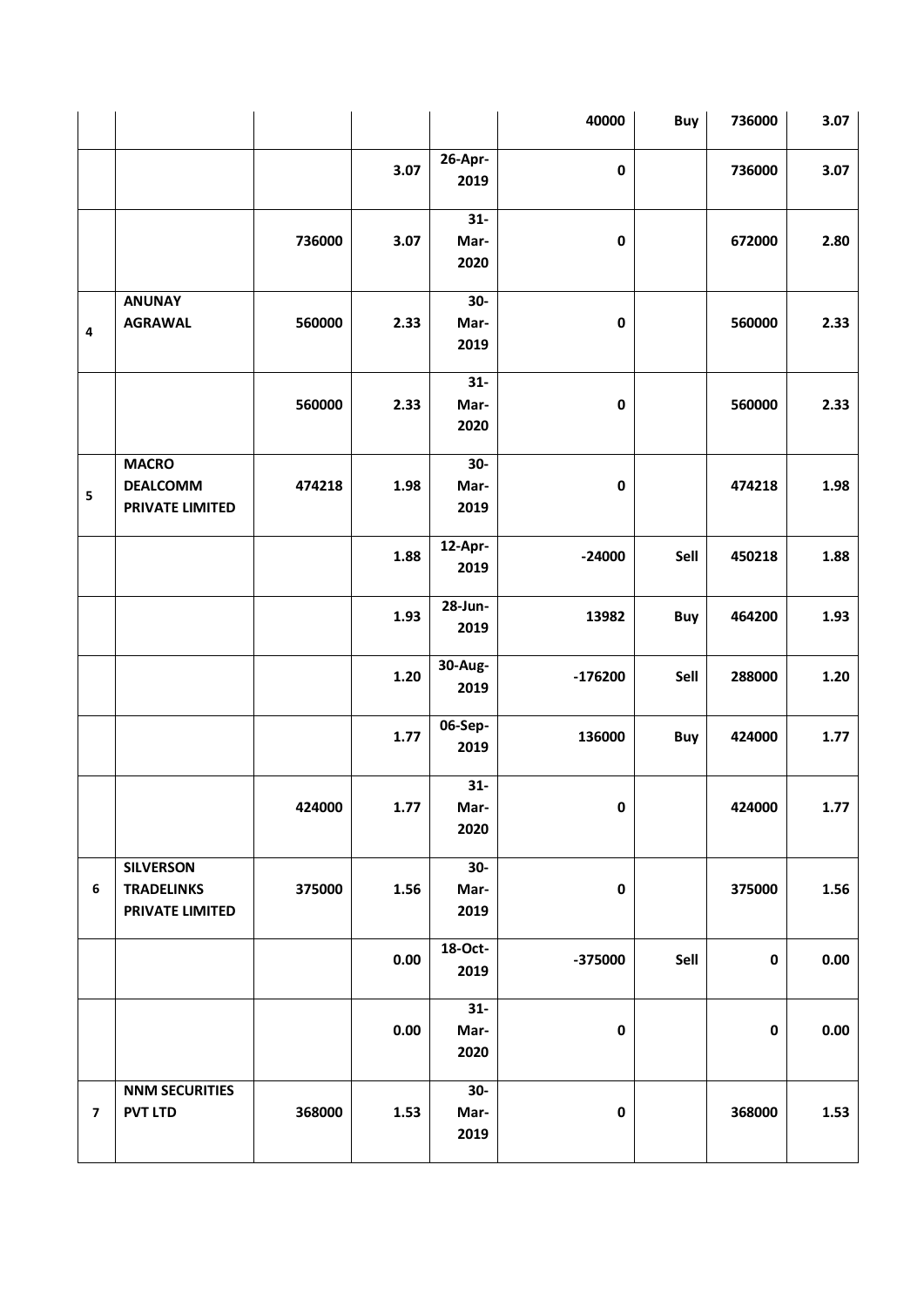|  | 1.73 | 05-Apr-<br>2019        | 48000     | Buy  | 416000 | 1.73 |
|--|------|------------------------|-----------|------|--------|------|
|  | 4.07 | 19-Apr-<br>2019        | 560000    | Buy  | 976000 | 4.07 |
|  | 1.73 | 26-Apr-<br>2019        | -560000   | Sell | 416000 | 1.73 |
|  | 1.77 | $24 -$<br>May-<br>2019 | 8000      | Buy  | 424000 | 1.77 |
|  | 1.73 | 07-Jun-<br>2019        | $-8000$   | Sell | 416000 | 1.73 |
|  | 2.10 | 14-Jun-<br>2019        | 88000     | Buy  | 504000 | 2.10 |
|  | 2.17 | 21-Jun-<br>2019        | 16000     | Buy  | 520000 | 2.17 |
|  | 2.13 | 28-Jun-<br>2019        | $-8000$   | Sell | 512000 | 2.13 |
|  | 2.17 | 12-Jul-<br>2019        | 8000      | Buy  | 520000 | 2.17 |
|  | 2.20 | 16-Aug-<br>2019        | 8000      | Buy  | 528000 | 2.20 |
|  | 2.17 | 06-Sep-<br>2019        | $-8000$   | Sell | 520000 | 2.17 |
|  | 1.67 | 18-Oct-<br>2019        | -120000   | Sell | 400000 | 1.67 |
|  | 0.97 | 25-Oct-<br>2019        | $-168000$ | Sell | 232000 | 0.97 |
|  | 0.93 | $01 -$<br>Nov-<br>2019 | $-8000$   | Sell | 224000 | 0.93 |
|  | 0.90 | 08-<br>Nov-<br>2019    | $-8000$   | Sell | 216000 | 0.90 |
|  | 0.93 | $15-$<br>Nov-<br>2019  | 8000      | Buy  | 224000 | 0.93 |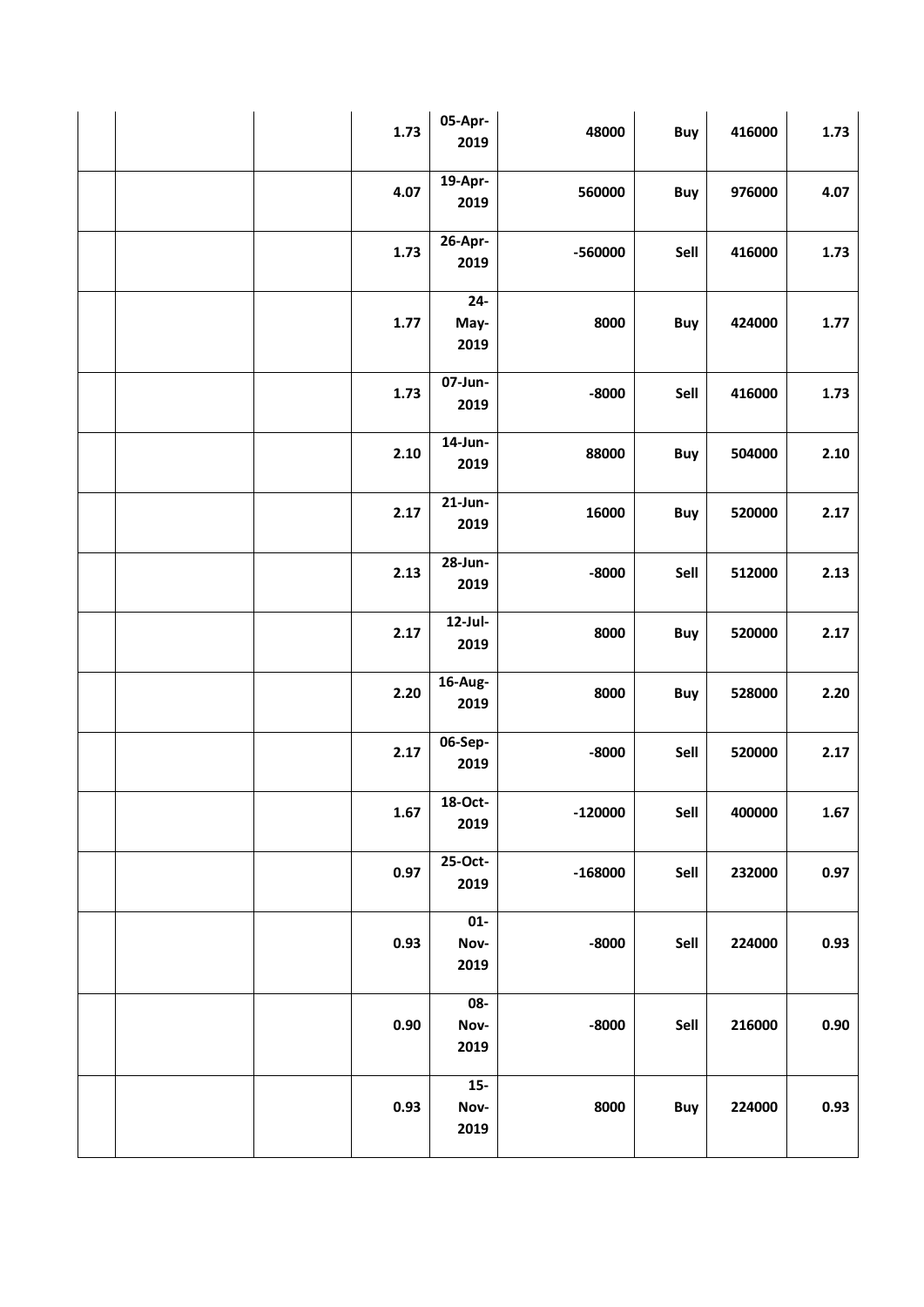|            |                                                                  |        | 0.97 | $22 -$<br>Nov-<br>2019 | 8000      | <b>Buy</b> | 232000    | 0.97     |
|------------|------------------------------------------------------------------|--------|------|------------------------|-----------|------------|-----------|----------|
|            |                                                                  |        | 1.00 | $29 -$<br>Nov-<br>2019 | 8000      | <b>Buy</b> | 240000    | 1.00     |
|            |                                                                  | 240000 | 1.00 | $31-$<br>Mar-<br>2020  | $\pmb{0}$ |            | 240000    | 1.00     |
| 8          | <b>INTERNATIONAL</b><br><b>FINANCIAL</b><br><b>SERVICES LTD.</b> | 320000 | 1.33 | $30-$<br>Mar-<br>2019  | $\pmb{0}$ |            | 320000    | 1.33     |
|            |                                                                  |        | 0.00 | 27-Sep-<br>2019        | $-320000$ | Sell       | $\pmb{0}$ | $0.00\,$ |
|            |                                                                  |        | 0.00 | $31-$<br>Mar-<br>2020  | $\pmb{0}$ |            | $\pmb{0}$ | $0.00\,$ |
| 9          | <b>ANAND KUMAR</b><br><b>NATHMAL</b><br><b>GADODIA</b>           | 288000 | 1.20 | $30-$<br>Mar-<br>2019  | $\pmb{0}$ |            | 288000    | $1.20$   |
|            |                                                                  |        | 0.00 | 12-Apr-<br>2019        | -288000   | Sell       | $\pmb{0}$ | $0.00\,$ |
|            |                                                                  |        | 0.00 | $31-$<br>Mar-<br>2020  | $\pmb{0}$ |            | $\pmb{0}$ | $0.00\,$ |
| ${\bf 10}$ | <b>VEDANT</b><br><b>COMMODEAL</b><br><b>PRIVATE LIMITED</b>      | 50000  | 0.21 | 30-<br>Mar-<br>2019    | $\pmb{0}$ |            | 50000     | 0.21     |
|            |                                                                  |        | 1.17 | 27-Sep-<br>2019        | 232000    | Buy        | 282000    | 1.17     |
|            |                                                                  | 282000 | 1.17 | $31-$<br>Mar-<br>2020  | $\pmb{0}$ |            | 282000    | 1.17     |
| ${\bf 11}$ | <b>ASHOK KUMAR</b><br><b>AGRAWAL</b>                             | 280000 | 1.17 | $30-$<br>Mar-<br>2019  | $\pmb{0}$ |            | 280000    | 1.17     |
|            |                                                                  | 280000 | 1.17 | $31-$<br>Mar-<br>2020  | $\pmb{0}$ |            | 280000    | 1.17     |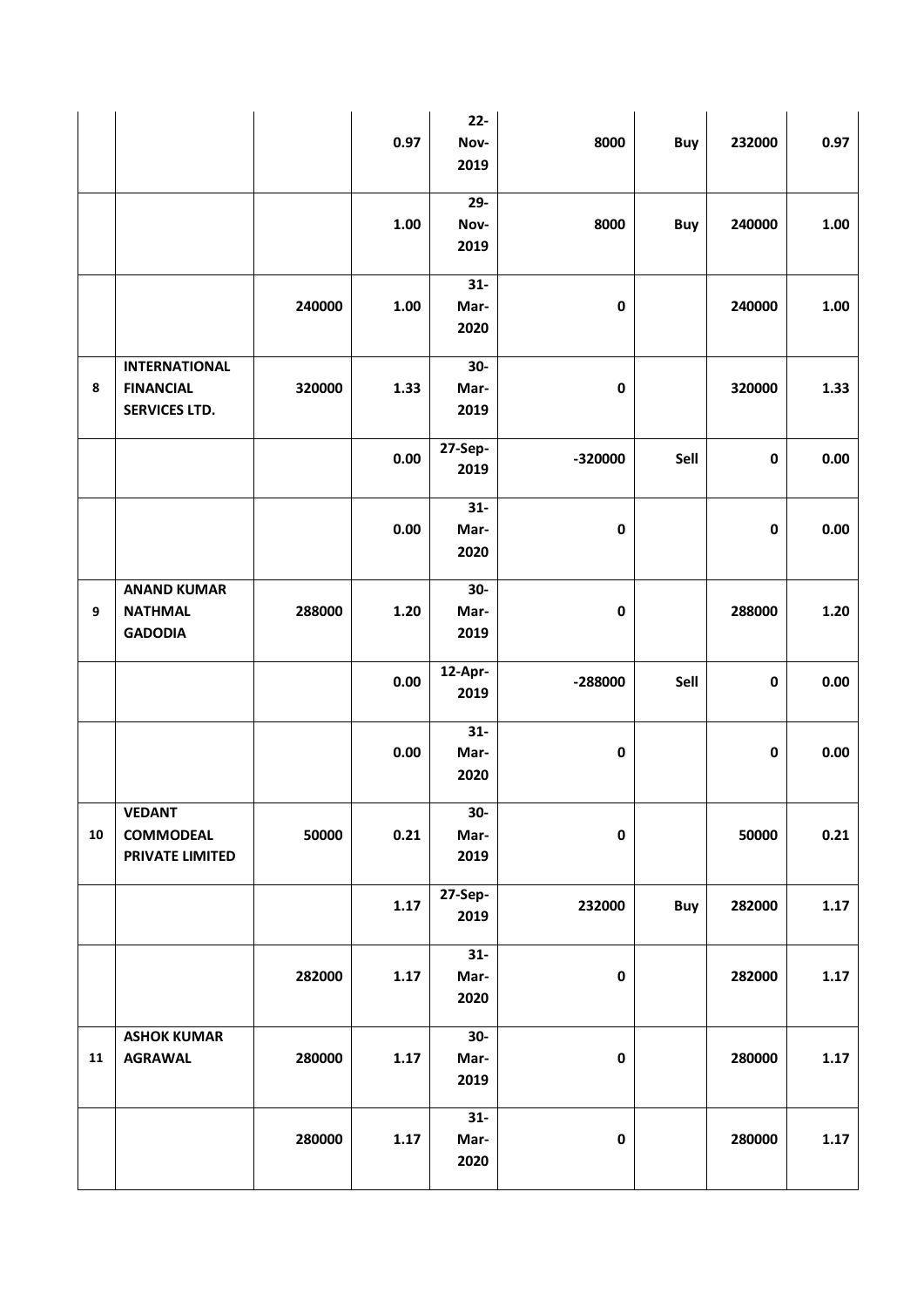|    | <b>ANITA AGRAWAL</b> |        |      | $30-$ |             |        |      |
|----|----------------------|--------|------|-------|-------------|--------|------|
| 12 |                      | 280000 | 1.17 | Mar-  | $\mathbf 0$ | 280000 | 1.17 |
|    |                      |        |      | 2019  |             |        |      |
|    |                      |        |      |       |             |        |      |
|    |                      |        |      | $31-$ |             |        |      |
|    |                      | 280000 | 1.17 | Mar-  | $\mathbf 0$ | 280000 | 1.17 |
|    |                      |        |      | 2020  |             |        |      |
|    |                      |        |      |       |             |        |      |
|    | <b>AARAV VASANT</b>  |        |      | $30-$ |             |        |      |
| 13 | <b>SHAH</b>          | 250000 | 1.04 | Mar-  | $\mathbf 0$ | 250000 | 1.04 |
|    |                      |        |      | 2019  |             |        |      |
|    |                      |        |      |       |             |        |      |
|    |                      |        |      | $31-$ |             |        |      |
|    |                      | 250000 | 1.04 | Mar-  | $\mathbf 0$ | 250000 | 1.04 |
|    |                      |        |      | 2020  |             |        |      |
|    |                      |        |      |       |             |        |      |

# **(v) Shareholding of Directors and Key Managerial Personnel:**

| SI. No.        | For Each of the Directors and KMP            | Shareholding at the beginning of<br>the year<br>[As on 01.04.2019] |                                     | <b>Cumulative Shareholding during the</b><br>year |                                     |  |  |
|----------------|----------------------------------------------|--------------------------------------------------------------------|-------------------------------------|---------------------------------------------------|-------------------------------------|--|--|
|                |                                              | No. of<br>shares                                                   | % of total shares of<br>the company | No. of shares                                     | % of total shares of<br>the company |  |  |
|                |                                              |                                                                    |                                     |                                                   |                                     |  |  |
| $\mathbf{1}$ . | Ms. Ishita Mahesh Gala                       |                                                                    |                                     |                                                   |                                     |  |  |
|                | At the beginning of the year i.e. 01.04.2019 | 1887500                                                            | 7.86                                | 1887500                                           | 7.86                                |  |  |
|                | Add: Purchase on                             | 0                                                                  | 0                                   | 0                                                 | 0                                   |  |  |
|                | At the End of the year i.e. 31.03.2020       |                                                                    |                                     | 1887500                                           | 7.86                                |  |  |
|                |                                              |                                                                    |                                     |                                                   |                                     |  |  |
| 2.             | Mr. Ushik Mahesh Gala                        |                                                                    |                                     |                                                   |                                     |  |  |
|                | At the beginning of the year i.e. 01.04.2019 | 270000                                                             | 1.12                                | 270000                                            | 1.12                                |  |  |
|                | Add: Purchase                                | 0                                                                  | 0.00                                | 0                                                 | 0.00                                |  |  |
|                | At the End of the year i.e. 31.03.2020       |                                                                    |                                     | 270000                                            | 1.12                                |  |  |
|                |                                              |                                                                    |                                     |                                                   |                                     |  |  |
| 3.             | Ms. Karishma Ruturaj Kaku                    |                                                                    |                                     |                                                   |                                     |  |  |
|                | At the beginning of the year i.e. 01.04.2019 | 270000                                                             | 1.12                                | 270000                                            | 1.12                                |  |  |
|                | Add: Purchase                                | 0                                                                  | 0.00                                | 0                                                 | 0.00                                |  |  |
|                | At the End of the year i.e. 31.03.2020       |                                                                    |                                     | 270000                                            | 1.12                                |  |  |
|                |                                              |                                                                    |                                     |                                                   |                                     |  |  |
| 4.             | Mr. Satish Jayantilal Khimawat               | Does not hold shares of the Company                                |                                     |                                                   |                                     |  |  |
| 5.             | Mr. Ankit Gala                               | Does not hold shares of the Company                                |                                     |                                                   |                                     |  |  |
| 6.             | Mr. Sharad Jain                              | Does not hold shares of the Company                                |                                     |                                                   |                                     |  |  |
| 7.             | <b>Mr. Arvind Sinha</b>                      | Does not hold shares of the Company                                |                                     |                                                   |                                     |  |  |
| 8.             | Mr. Ishtiaq Ali                              | Does not hold shares of the Company                                |                                     |                                                   |                                     |  |  |
| 9.             | Mr. Sejal Doshi                              |                                                                    | Does not hold shares of the Company |                                                   |                                     |  |  |
| 10.            | Mrs. Heena Shah                              |                                                                    | Does not hold shares of the Company |                                                   |                                     |  |  |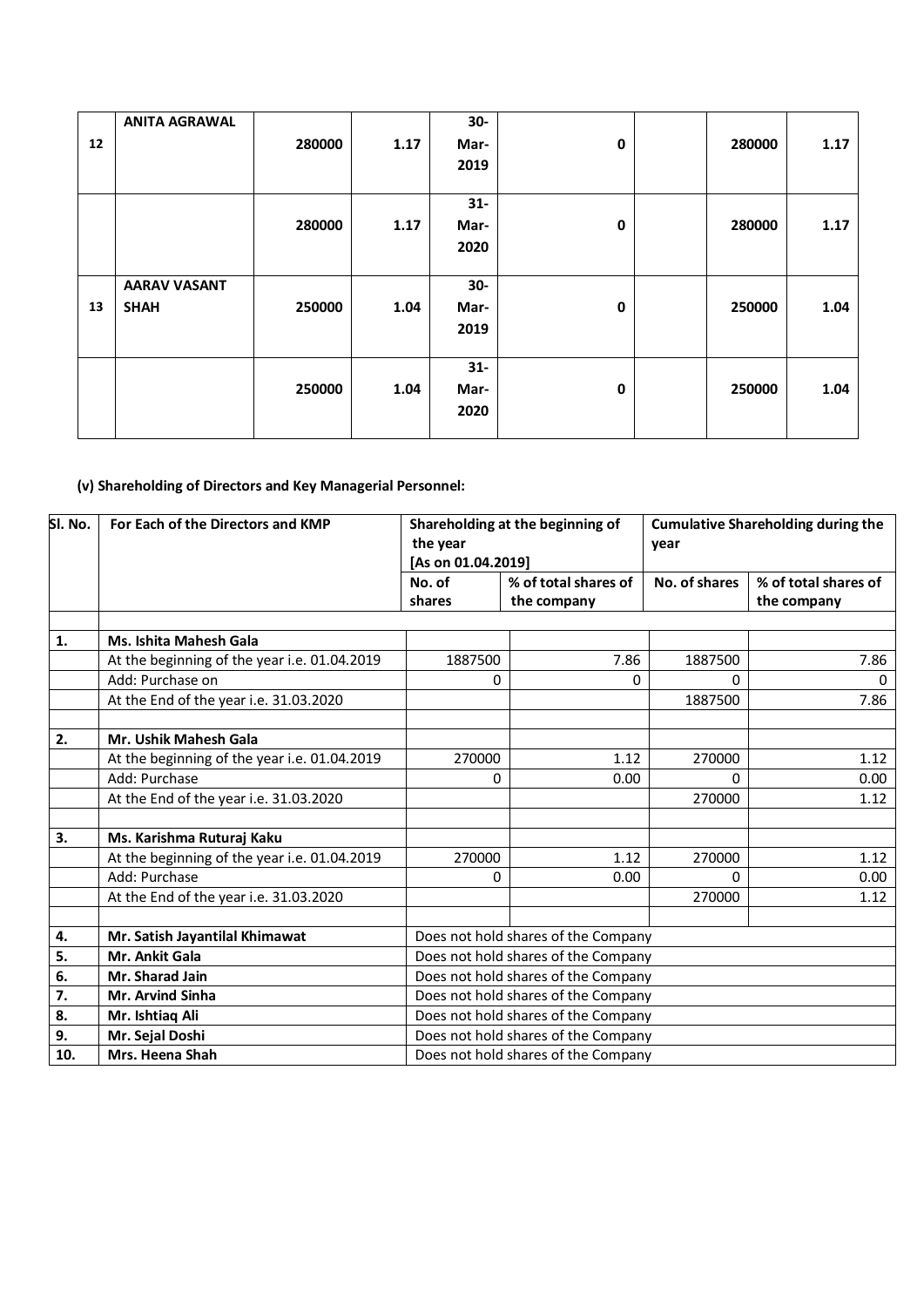### **V. INDEBTEDNESS**

**Indebtedness of the Company including interest outstanding/accrued but not due for payment**

|                                                     |                      |                  |                 | (Amount in Rs.)     |
|-----------------------------------------------------|----------------------|------------------|-----------------|---------------------|
| <b>Particulars</b>                                  | <b>Secured Loans</b> | <b>Unsecured</b> | <b>Deposits</b> | Total               |
|                                                     | excluding deposits   | Loans            |                 | <b>Indebtedness</b> |
| Indebtedness at the beginning of the financial year |                      |                  |                 |                     |
| i) Principal Amount                                 | 0                    | 11,77,40,177     | 0               | 11,77,40,177        |
| ii) Interest due but not paid                       |                      |                  |                 |                     |
| iii) Interest accrued but not due                   |                      |                  | Ω               | O                   |
| Total (i+ii+iii)                                    | 0                    | 11,77,40,177     | 0               | 11,77,40,177        |
| Change in Indebtedness during the financial year    |                      |                  |                 |                     |
| · Addition                                          | 4,28,88,259          | 4,72,71,772      | 0               | 9,01,60,031         |
| $\cdot$ Reduction                                   |                      |                  | 0               |                     |
| Net Change                                          | 4,28,88,259          | 4,72,71,772      | 0               | 9,01,60,031         |
| Indebtedness at the end of the financial year       |                      |                  |                 |                     |
| <b>Principal Amount</b>                             | 4,28,88,259          | 16,50,11,949     | 0               | 20,79,00,208        |
| ii)<br>Interest due but not paid                    |                      |                  |                 | $^{(1)}$            |
| Interest accrued but not due<br>iii)                |                      |                  |                 |                     |
| Total (i+ii+iii)                                    | 4,28,88,259          | 16,50,11,949     | 0               | 20,79,00,208        |

### **VI. REMUNERATION OF DIRECTORS AND KEY MANAGERIAL PERSONNEL**

#### **A. Remuneration to Managing Director, Whole-time Directors and/or Manager:**

|               |                                                                                                                                                                                                                                                |                                  | (Amount in Rs.)                 |
|---------------|------------------------------------------------------------------------------------------------------------------------------------------------------------------------------------------------------------------------------------------------|----------------------------------|---------------------------------|
| SI.           | <b>Particulars of Remuneration</b>                                                                                                                                                                                                             | <b>Name of Managing Director</b> | <b>Total Amount</b>             |
| no.           |                                                                                                                                                                                                                                                |                                  |                                 |
|               |                                                                                                                                                                                                                                                | Ms. Ishita Mahesh Gala           |                                 |
| 1             | Gross salary (a) Salary as per provisions<br>contained in section 17(1) of the Income-<br>tax Act, 1961 (b) Value of perquisites u/s<br>17(2) Income-tax Act, 1961 (c) Profits in<br>lieu of salary under section 17(3)<br>Incometax Act, 1961 | 2,40,000                         | 2,40,000                        |
| $\mathcal{P}$ | <b>Stock Option</b>                                                                                                                                                                                                                            | 0                                | 0                               |
| 3             | Sweat Equity                                                                                                                                                                                                                                   | 0                                |                                 |
| 4             | Commission                                                                                                                                                                                                                                     | 0                                |                                 |
| 5             | Others, please specify                                                                                                                                                                                                                         | $\Omega$                         | Ω                               |
| 6             | Total (A)                                                                                                                                                                                                                                      | 2,40,000                         | 2,40,000                        |
|               | Ceiling as per the Act                                                                                                                                                                                                                         |                                  | Overall ceiling as per the Act. |

### **B. Remuneration to other directors**

| υ.  | <u>KEINING AUVILLY VUIEL UN ELLVIS</u>                                       |                                          |               |                          |                               |                              | (Amount in Rs.)       |              |
|-----|------------------------------------------------------------------------------|------------------------------------------|---------------|--------------------------|-------------------------------|------------------------------|-----------------------|--------------|
| SI. | <b>Particulars of Remuneration</b>                                           |                                          |               | <b>Name of Directors</b> |                               |                              |                       | <b>Total</b> |
| No. |                                                                              | Mr. Satish Mr.<br>Jayantilal<br>Khimawat | Ankit<br>Gala | Mr. Sharad Mr.<br>Jain   | <b>Arvind</b><br><b>Sinha</b> | Mr.<br><b>Ishtiag</b><br>Ali | Mr.<br>Sejal<br>Doshi | Amount       |
|     | Independent Directors*<br>Fee for attending Board and<br>committee meetings. | 36,000                                   | 45,000        | 96,750                   | 51,750                        | 51,750                       | 58,500                | 3,39,750     |
|     | Total (1)                                                                    | 36,000                                   | 46,000        | 96,750                   | 51,750                        | 51,750                       | 58,500                | 3,39,750     |